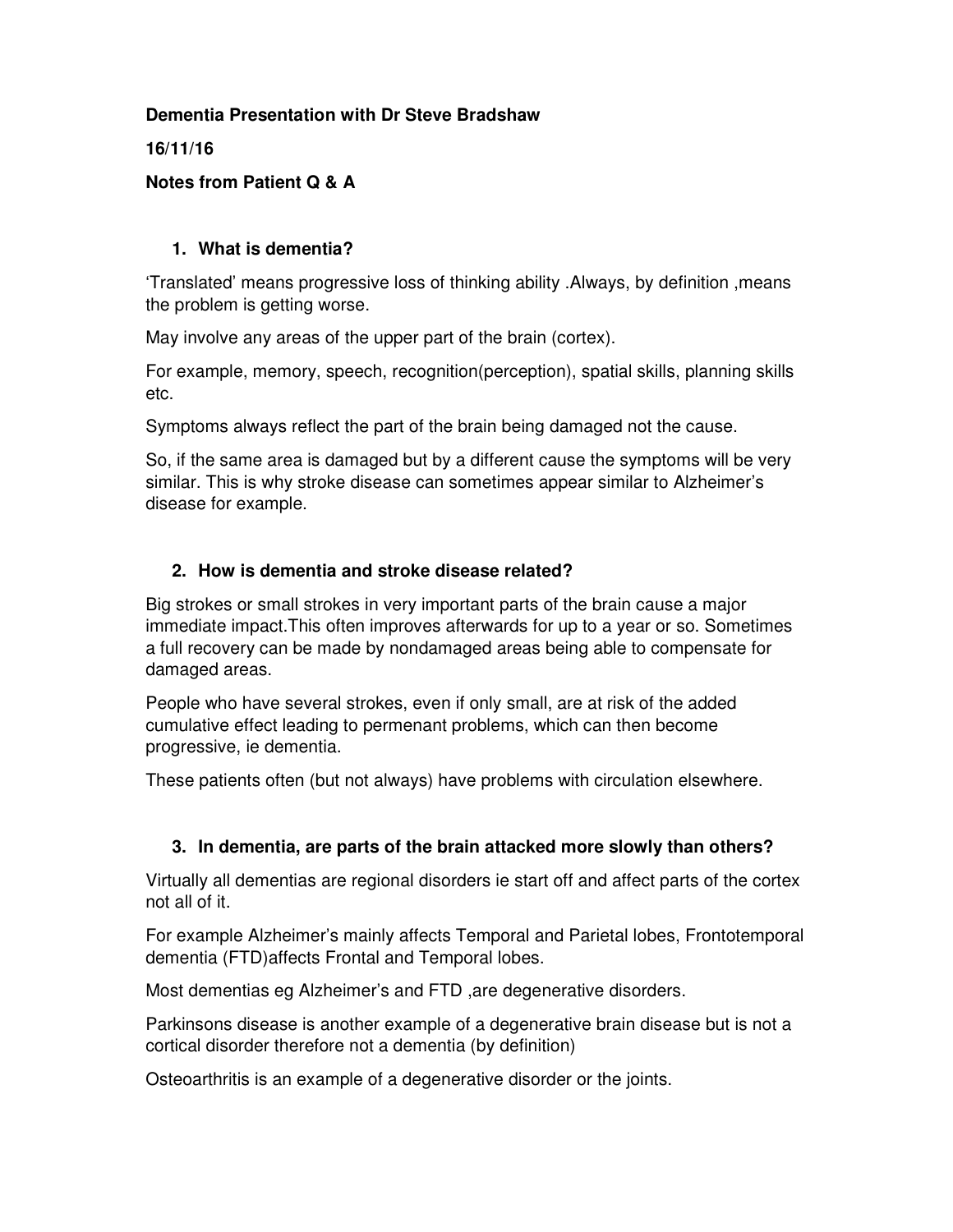In certain areas of the cortex symptoms occur with relatively small amount of damage (eg memory areas)compared to others(eg spatial areas)

Certain areas are more vulnerable to stroke than others due to the anatomy of the circulation system.

So, in summary, symptoms reflect the area of cortex being damaged and some areas are more resilient than others.

#### **4.Do individuals notice the onset of symptoms themselves?**

It varies.

The relatively rare FTD is associated with total lack of insight.

The vast majority of vascular(stroke) or Alzheimer patients have some insight, but will often dismiss/underestimate significance.

Common for anxious people to notice 'memory' problems. When we are anxious we struggle to pay attention, so we fail to register new info in the first place. This appears like a memory loss,but no-one can remember something that was not learnt in the first place.

The prevalence of people in the community with minor ,non progressing memory difficulties is not known. To find out would involve massive community surveys.

5.How to support/stimulate people with dementia.

Lots of evidence to suggest it is worthwhile and this probably extends to people with minor memory inefficiencies and arguably to us all!

Health of heart and circulation is paramount for all health including the brain.

Physical exercise, good management of other co-existing problems -diabetes, high blood pressure etc.

Then,try to 'exercise' the brain in other ways eg crosswords, word searches, photos, life story conversations with reminders like pictures, clothes etc ie aide memoire. Spatial practice such as snooker, ping pong.

If it is difficult to do it is worth doing!

Variety is always important to keep all areas of cortical function engaged and utilized.

#### **6. Capacity/Power of Attorney.**

As soon as we 18 in the UK it is assumed we have capacity. By law we can understand, retain, weigh in the balance, and communicate.

It has to be shown to be lost.

We can make legal arrangements for a power of attorney to act for us should we lose capacity.